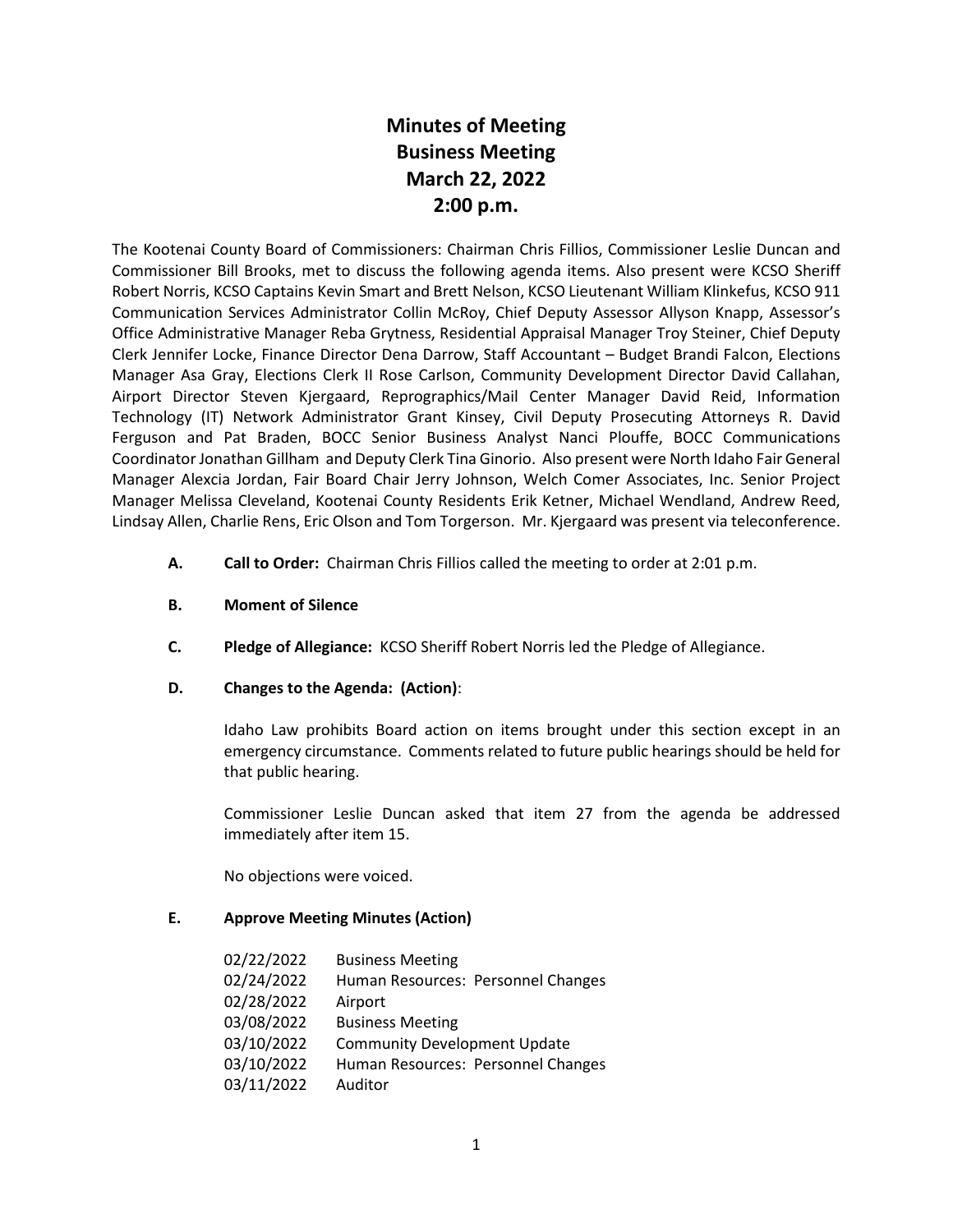Commissioner Duncan moved that the Board approve items one through seven on the agenda, the submitted minutes for approval. Commissioner Bill Brooks seconded the motion. There being no further discussion, Deputy Clerk Ginorio called the roll:

| <b>Commissioner Brooks:</b> | Aye |
|-----------------------------|-----|
| <b>Commissioner Duncan:</b> | Ave |
| <b>Chairman Fillios:</b>    | Aye |
| The motion carried.         |     |

### **F. Approve Consent Calendar:**

Treasurer's Monthly Report for January 2022 Treasurer's Settlements and Statements Report for February 2022 Treasurer's Monthly Report for February 2022 Canvass of Election/School Election/March 8, 2022 Human Resources PAF/SCF Report for FY22 PP7 Week 1 BOCC Signatures for Indigent Cases: 03/10/2022 to 03/16/2022

Commissioner Duncan moved that the Board approve items eight through thirteen as part of the Consent Calendar. Commissioner Brooks seconded the motion. There being no further discussion, Deputy Clerk Ginorio called the roll:

| <b>Commissioner Brooks:</b> | Aye |
|-----------------------------|-----|
| <b>Commissioner Duncan:</b> | Aye |
| Chairman Fillios:           | Ave |
| The motion carried.         |     |

### **G. Approve Payables List (Action):**

Commissioner Duncan moved that the Board accept the Payables List for the week of March 14, 2022 through March 18, 2022 in the amount of \$1,244,696.67, with no jury payments. Commissioner Brooks seconded the motion. There being no further discussion, Deputy Clerk Ginorio called the roll:

| <b>Commissioner Brooks:</b> | Ave |
|-----------------------------|-----|
| <b>Commissioner Duncan:</b> | Ave |
| Chairman Fillios:           | Ave |
| The motion carried.         |     |

#### **H. Business:**

### **Bid Opening/RV Park – Phase IV/Fairgrounds (Action)**

Commissioner Duncan opened the bids for Phase IV of the Fairgrounds RV Park.

• Stewart Construction Company, Inc.

| Base Bid  | \$365,535 |
|-----------|-----------|
| Add Alt 1 | \$32,240  |
| Add Alt 2 | \$24,680  |
| Add Alt 3 | \$5,400   |
| Add Alt 4 | \$20,000  |
| Add Alt 5 | \$4,000   |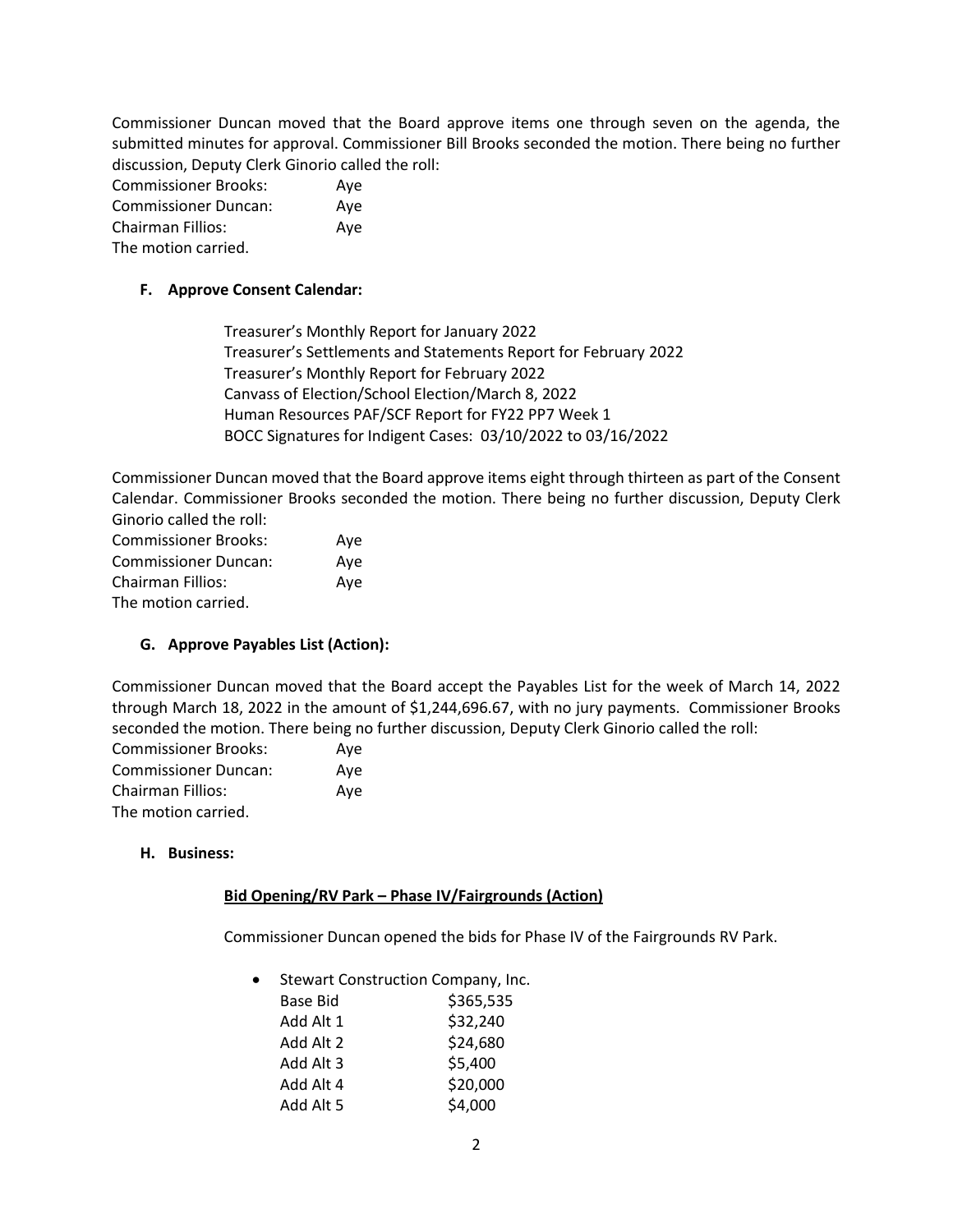Total \$451,855

• Northwest Grading, Inc.

| <b>Base Bid</b> | \$595,160.85 |
|-----------------|--------------|
| Add Alt 1       | \$22,382.62  |
| Add Alt 2       | \$17,134.09  |
| Add Alt 3       | \$10,800     |
| Add Alt 4       | \$34,000     |
| Add Alt 5       | \$3,100.15   |
| Total           | \$682,578.71 |
|                 |              |

Commissioner Duncan moved that the Board acknowledge receipt of the bids and forward them to the Fairgrounds and Legal for review. Commissioner Brooks seconded the motion. There being no further discussion, Deputy Clerk Ginorio called the roll:

| <b>Commissioner Brooks:</b> | Ave |
|-----------------------------|-----|
| <b>Commissioner Duncan:</b> | Ave |
| Chairman Fillios:           | Aye |
| The motion carried.         |     |

Welch Comer Associates, Inc. Senior Project Manager Melissa Cleveland exited the meeting at 2:06 p.m.

Chairman Fillios stated that item 27 from the agenda would be addressed next.

#### **Financial/Budget: Discussion only on Dispatch Fees and Contracts/Sheriff (Action)**

KCSO Sheriff Robert Norris reported that in 1992 agreements were made that allowed 911 fees placed on telephone bills to go to both infrastructure and staff salaries. He said that the law changed in 2006 and those fees were only allowed to go to infrastructure expenses.

Sheriff Norris explained that the Kootenai County 911 Center dispatched calls for fourteen other entities. He said he would like to begin collecting fees from those other entities to help fund their services.

Chairman Fillios asked Sheriff Norris to provide an example of entities that were and were not currently being charged.

Sheriff Norris replied that the Coeur d'Alene Tribal Police paid about \$55,000 per year for the 911 services, but the City of Coeur d'Alene, City of Spirit Lake and the Fire Districts did not. He stated that he would like to see all entities that use the service charged for it.

Commissioner Duncan asked what would happen if the entities did not want to pay.

Sheriff Norris remarked that he had already spoken to most of the groups and none had given a flat refusal. He said he would like the Board's direction to continue his discussions.

All three Commissioners voiced their encouragement.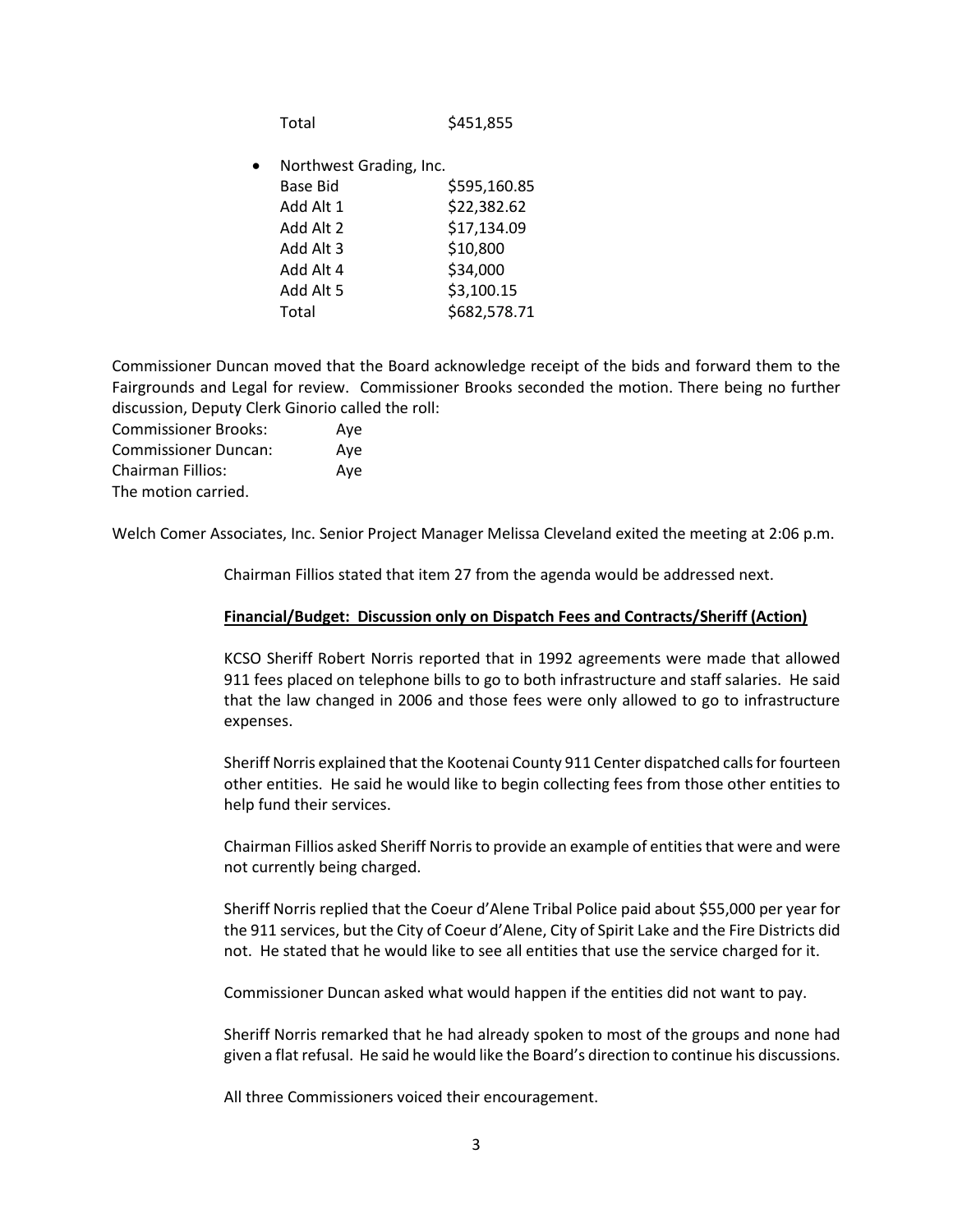Sheriff Norris stated that he was working with the Auditor's Office to develop invoices that would be presented to the different group. He noted that he did not expect all the groups to be able to pay the full amount starting immediately. He suggested that a graduated approach be taken to the billing over the next couple of years.

No motion was required at this time.

Sheriff Norris, KCSO Captain Brett Nelson, North Idaho Fair General Manager Alexcia Jordan, Fair Board Chair Jerry Johnson exited the meeting at 2:13 p.m.

Chairman Fillios remarked that they would now proceed to item 16 from the agenda.

#### **Purchase Contract/Motorola Solutions/911 (Action)**

KCSO 911 Communication Services Administrator Collin McRoy requested the Board's approval of a purchase contract with Motorola to implement an MPLS (Multiprotocol Label Switching) network on the radio system. He explained the project was a prerequisite for other improvements planned for the system and described it in some detail.

Mr. McRoy stated that the total project cost would be \$500,000, which had been included in their budget. He reported that there would be an increase to their maintenance costs for the system, but that was projected to be less than \$10,000.

Commissioner Brooks moved that the Board approve the purchase contract with Motorola Solutions for 911. Commissioner Duncan seconded the motion. There being no further discussion, Deputy Clerk Ginorio called the roll:

| <b>Commissioner Brooks:</b> | Ave |
|-----------------------------|-----|
| <b>Commissioner Duncan:</b> | Ave |
| Chairman Fillios:           | Ave |
| The motion carried.         |     |

KCSO Captain Kevin Smart and Mr. McRoy exited the meeting at 2:15 p.m.

### **Memo and Sales Agreement Riso Digital Duplicator/Kelley Connect Jerod Keyser/Mail and Reprographics Center (Action)**

Reprographics/Mail Center Manager David Reid requested the Board's approval to purchase a Riso Digital Duplicator, which would be used to print envelopes. He explained that he would like to pay for the item out of this year's budget and referred the Commissioners to the memo he had sent them which detailed the gradual breakdown of the previous unit and the greatly increased costs of having envelope printing outsourced.

Commissioner Duncan moved that the Board approve the memo and sales agreement for the Riso Digital Duplicator. Commissioner Brooks seconded the motion. There being no further discussion, Deputy Clerk Ginorio called the roll:

| <b>Commissioner Brooks:</b> | Ave |
|-----------------------------|-----|
| <b>Commissioner Duncan:</b> | Ave |
| Chairman Fillios:           | Ave |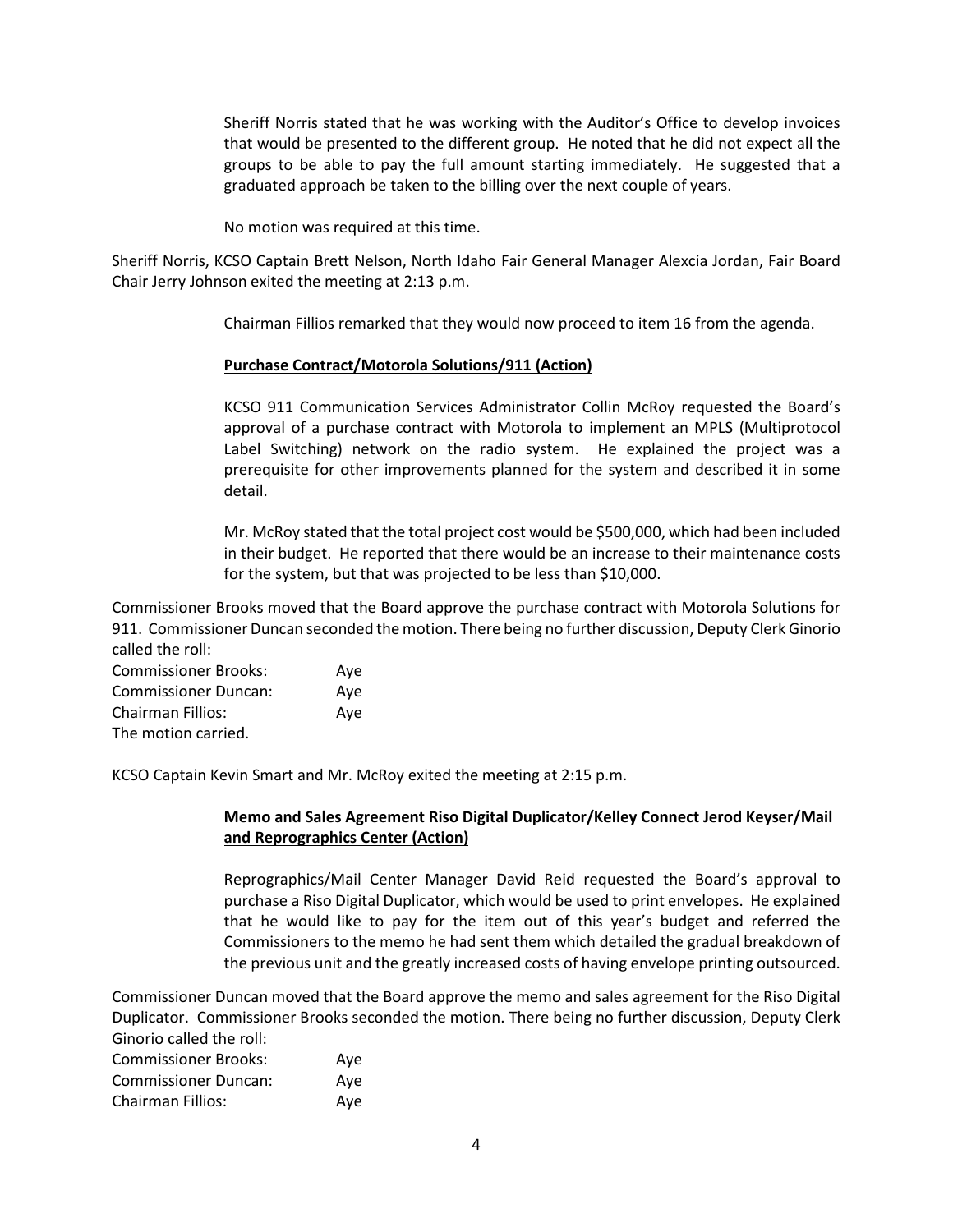The motion carried.

### **Financial/Budget: Requesting the purchase of two vehicles with our fund balance for Reval (Fund 46)/Assessor/Residential Appraisal Division (Action)**

Assessor's Office Residential Appraisal Manager Troy Steiner announced that his department would like to purchase two vehicles during this fiscal year. He said the total cost would be about \$64,000 but there would be no budgetary impact since they could pay from their fund balance. He stated that their two current vehicles, one 20 years old and one 17 years old, were becoming unreliable.

Commissioner Duncan moved that the Board approve the request for the purchase of two vehicles out of the Reval Fund 46 for the Assessor's Office. Commissioner Brooks seconded the motion. There being no further discussion, Deputy Clerk Ginorio called the roll:

| <b>Commissioner Brooks:</b> | Aye |
|-----------------------------|-----|
| <b>Commissioner Duncan:</b> | Ave |
| <b>Chairman Fillios:</b>    | Ave |
| The motion carried.         |     |

Commissioner Duncan asked Mr. Steiner to bring the purchase orders to the Board when they were available.

Mr. Steiner exited the meeting at 2:19 p.m.

### **Cooperative Law Enforcement 2022 Annual Operating Plan & Financial Plan/USDA Forest Service/USDA Forest Service/Sheriff/Patrol (Action)**

KCSO Lieutenant William Klinkefus requested the Board's approval of the Cooperative Law Enforcement 2022 Annual Operating Plan and Financial Plan with the USDA Forest Service. He explained that the amount would be \$12,100 and would cover patrol of campgrounds and purchase of equipment. He noted this had been an annual agreement for a very long time.

Commissioner Brooks moved that the Board approve the Cooperative Law Enforcement 2022 Annual Operating Plan and Financial Plan with the USDA Forest Service and the Sheriff's Office. Commissioner Duncan seconded the motion. There being no further discussion, Deputy Clerk Ginorio called the roll:

Commissioner Brooks: Aye Commissioner Duncan: Aye Chairman Fillios: Aye The motion carried.

Lieutenant Klinkefus exited the meeting at 2:20 p.m.

### **Ground Lease AAL-2022-200 Hangar Purchase/PLH Air, LLC/Airport (Action)**

### **Termination of Ground Lease AAL-2017-700 Hangar Sale/Tom Weishaar/Airport (Action)**

Airport Director Steven Kjergaard stated that items 20 and 21 could be handled together since they related to the same property.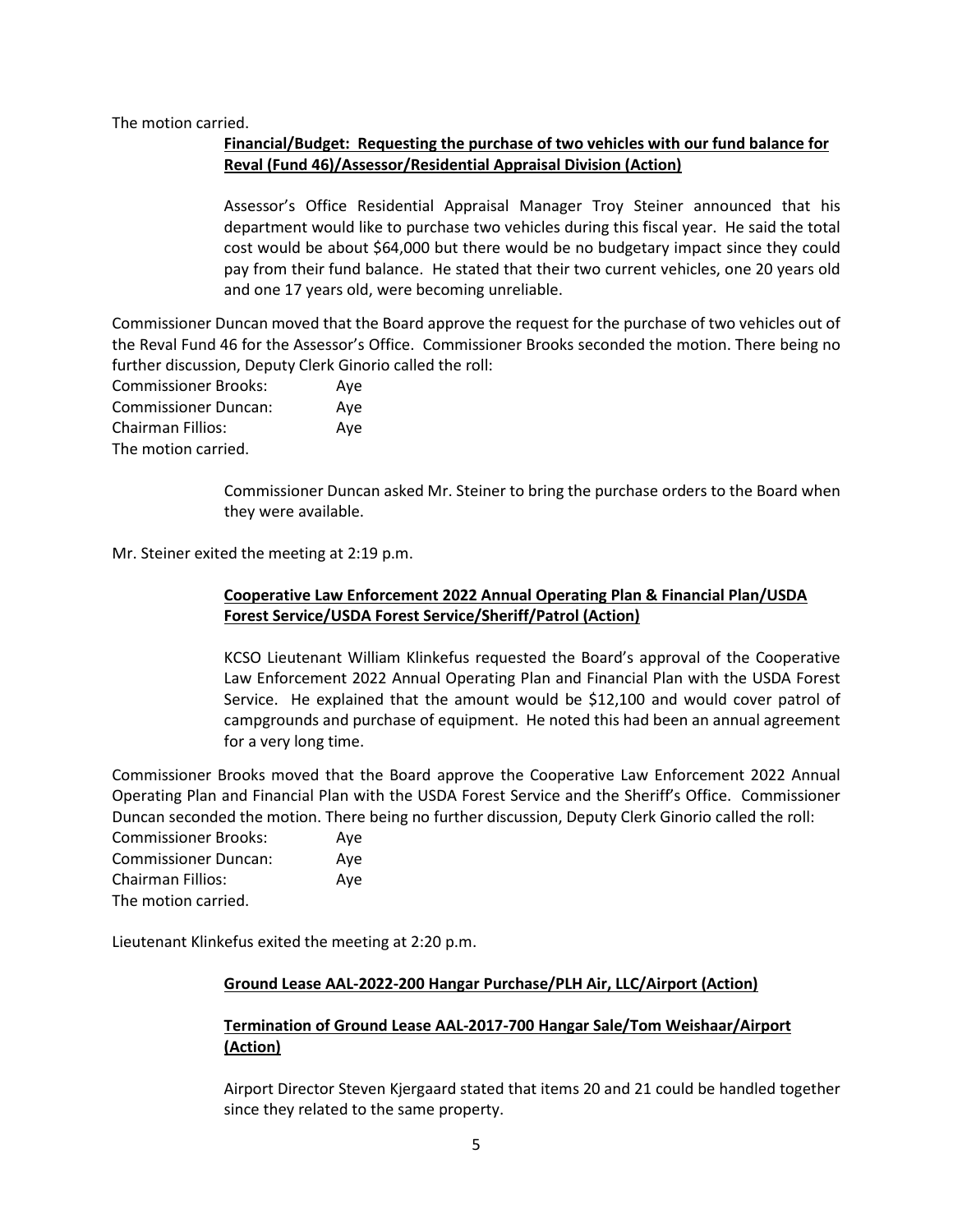He asked the Board's approval of the termination of ground lease AAL-2017-700 and the creation of the new ground lease AAL-2022-200.

Commissioner Duncan moved that the Board terminate ground lease AAL-2017-700, a hangar sale by Tom Weishaar, and approve the ground lease AAL-2022-200, a hangar purchase by PLH Air, LLC. Commissioner Brooks seconded the motion. There being no further discussion, Deputy Clerk Ginorio called the roll:

Commissioner Brooks: Aye Commissioner Duncan: Aye Chairman Fillios: Aye The motion carried.

### **Development and Ground Lease AAL-2021-110 Lease Approval/Schaeffer Aviation COE, LLC/Airport (Action)**

Mr. Kjergaard requested the Board's approval of a new development and ground lease AAL-2021-110 for Schaeffer Aviation COE, LLC. He said the lease amount would be \$6,013.50 per year.

Commissioner Brooks moved that the Board approve the development and ground lease AAL-2021-110 with Schaeffer Aviation. Commissioner Duncan seconded the motion. There being no further discussion, Deputy Clerk Ginorio called the roll:

| <b>Commissioner Brooks:</b> | Ave |
|-----------------------------|-----|
| <b>Commissioner Duncan:</b> | Ave |
| <b>Chairman Fillios:</b>    | Ave |
| The motion carried.         |     |

### **Ordinance 2022-574/Emergency Ordinance to take the place of Panhandle Health District Expiring Rule: 1 Septic per 5 acre/BOCC (Action)**

Civil Deputy Prosecuting Attorney Pat Braden requested the Board's approval of an Emergency Ordinance, 2022-574, to take the place of the Panhandle Health District's (PHD) expiring rule of one septic system per 5 acre lot. He explained the background and implications of the request.

Community Development Director David Callahan stated that this ordinance would offer the least possible amount of disruption to the public. He said that the County would be in charge of the monitoring and enforcement rather than PHD.

Mr. Braden remarked that the County would still rely on PHD's expertise to determine issues of compliance.

Mr. Callahan explained that the Emergency Ordinance would last for 180 days, during which the public would be informed of the process and the reasons behind it and Public Hearings would be scheduled with cooperation between the Planning Commission and the BOCC.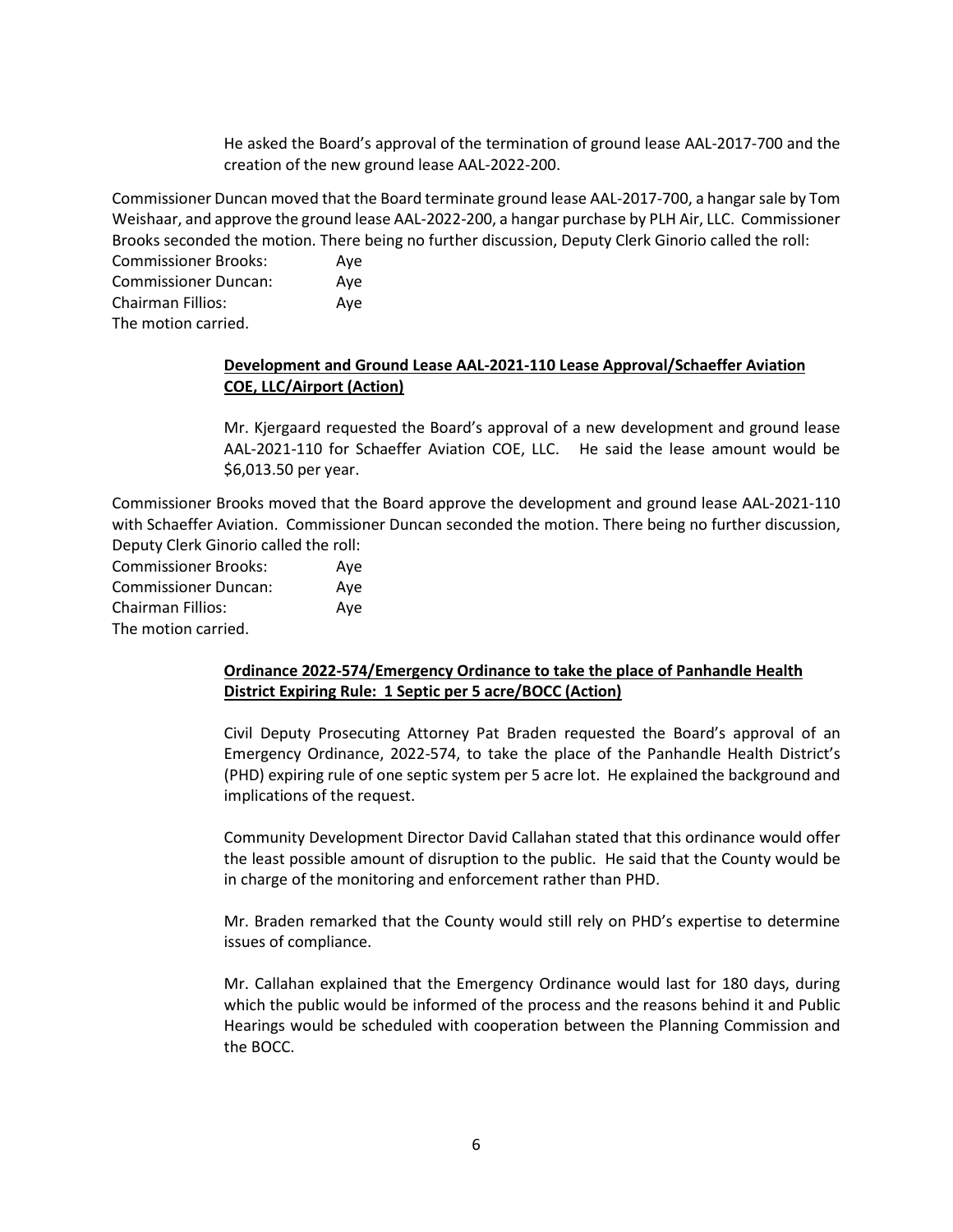Commissioner Brooks moved that the Board approve Ordinance 2022-574, the Emergency Ordinance to take the place of Panhandle Health District's expiring Rule of 1 septic per 5 acres. Commissioner Duncan seconded the motion. There being no further discussion, Deputy Clerk Ginorio called the roll:

| <b>Commissioner Brooks:</b> | Aye |
|-----------------------------|-----|
| <b>Commissioner Duncan:</b> | Ave |
| <b>Chairman Fillios:</b>    | Aye |
| The motion carried.         |     |

Mr. Callahan, Mr. Braden and Kootenai County Residents Eric Ketner, Michael Wendland, Andrew Reed, Linsey Allen, Charlie Rens, Eric Olson and Tom Torgerson exited the meeting at 2:28 p.m.

### **Resolution 2022-25/Approve FY22 Assigned Fund Balance Resolution/Auditor (Action)**

Finance Director Dena Darrow requested the Board's approval of Resolution 2022-25, to approve the FY22 Assigned Fund Balance Resolution. She remarked that this would provide for a 2 ½ month reserve for County expenses in the amount of \$22,950,000. She said the total Assigned Fund Balance would be \$13,387,375 for planning the FY2023 Budget.

Commissioner Duncan moved that the Board approve Resolution 2022-25, to approve the FY22 Assigned Fund Balance. Commissioner Brooks seconded the motion. There being no further discussion, Deputy Clerk Ginorio called the roll:

| <b>Commissioner Brooks:</b> | Aye |
|-----------------------------|-----|
| <b>Commissioner Duncan:</b> | Ave |
| <b>Chairman Fillios:</b>    | Ave |
| The motion carried.         |     |

## **Resolution 2022-26/Designate Polling Places I.C. 34-302 for the May 17, 2022 Primary Election/Elections (Action)**

Elections Manager Asa Gray requested the Board's approval of Resolution 2022-26, which would designate the polling places in accordance with Idaho Code §34-302 for the May 17, 2022 Primary Election. He explained the effects of the redistricting and assignment of new precinct numbers. He also offered details regarding the removal of some sites as polling places and inclusion of others as replacements.

Commissioner Brooks moved that the Board approve Resolution 2022-26, to designate polling places I.C. 34-302 for the May 17, 2022 Primary Election. Commissioner Duncan seconded the motion. There being no further discussion, Deputy Clerk Ginorio called the roll:

| <b>Commissioner Brooks:</b> | Ave |
|-----------------------------|-----|
| <b>Commissioner Duncan:</b> | Ave |
| <b>Chairman Fillios:</b>    | Ave |
| The motion carried.         |     |

Civil Deputy Prosecuting Attorney R. David Ferguson exited the meeting at 2:37 p.m.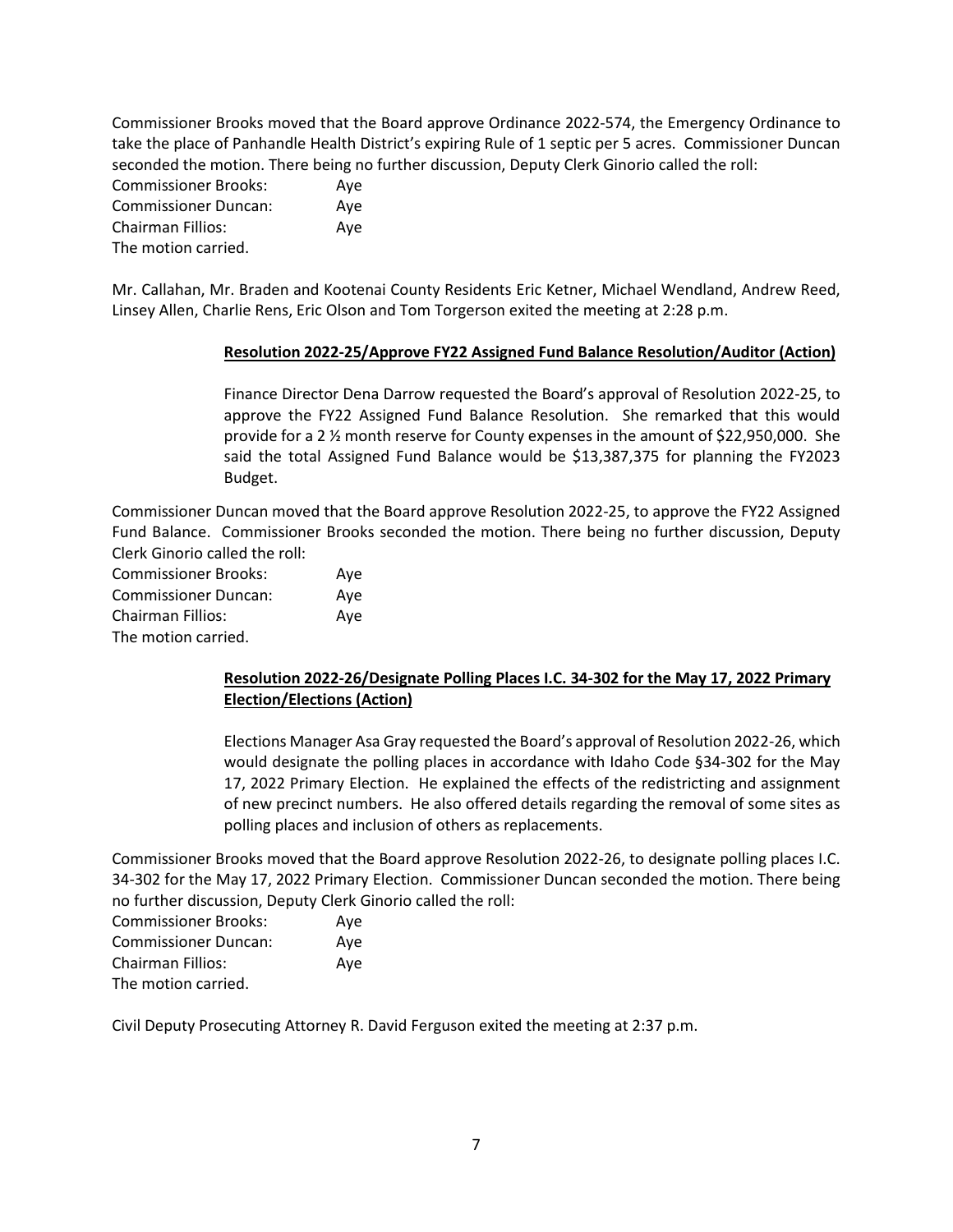#### **Enhanced Backup System/Information Technology (Discussion)**

Information Technology (IT) Network Administrator Grant Kinsey asked the Board's support to continue to pursue an enhanced backup system, which would provide additional protection from ransomware attacks. He remarked that the County's current background system was good, but could be improved. He said he had received inquiries about whether ARPA (American Rescue Plan Act) funds could be used for something like this. He described the features of the system he was recommending.

Mr. Kinsey said that the proposal had been on hold, awaiting a determination from the County's ARPA Task Force. He remarked that the question had been raised whether they could buy the improved system now and potentially pay themselves back from ARPA funds. He asked the Board's input.

Chief Deputy Assessor Allyson Knapp and Assessor's Office Administrative Manager Reba Grytness exited the meeting at 2:38 p.m.

> Commissioner Duncan voiced strong support for going ahead and getting the system. She said she would agree to using Fund Balance to pay for it now and, if ARPA funding was approved, then replacing the money. She noted that Post Falls had been hit twice with ransomware attacks in the past two years.

Commissioner Brooks voiced his support.

Mr. Kinsey stated that he had already received the quote for the purchase and could present it to the Business Meeting next week. He said he believed the amount of \$450,000 could be covered from their current budget allocation.

All three Commissioners agreed that Mr. Kinsey should proceed as described.

### **Kootenai Electric Cooperative Furniture Purchase (Discussion)**

Commissioner Duncan reported that she had visited Kootenai Electric Cooperative (KEC), now called Kootenai North. She said she would like direction to start negotiation to buy the furniture.

Commissioner Brooks said he would be interested in pursuing this but he wanted to see a list of exactly what furniture was there.

Commissioner Duncan stated that KEC had paid \$750,000 for the furniture originally, a number of years ago. She commented that an estimate of \$1.1 million had been provided for furniture for the new facility, which would be 30% larger, so that would give an idea of how much it would cost them new.

#### **General Fund Postage Budget/Move to Reprographics (Discussion)**

Mr. Reid explained that the budget for mailings had been covered out of the General Fund since about 1995 or 1996. He said he felt it would be administratively simpler if it were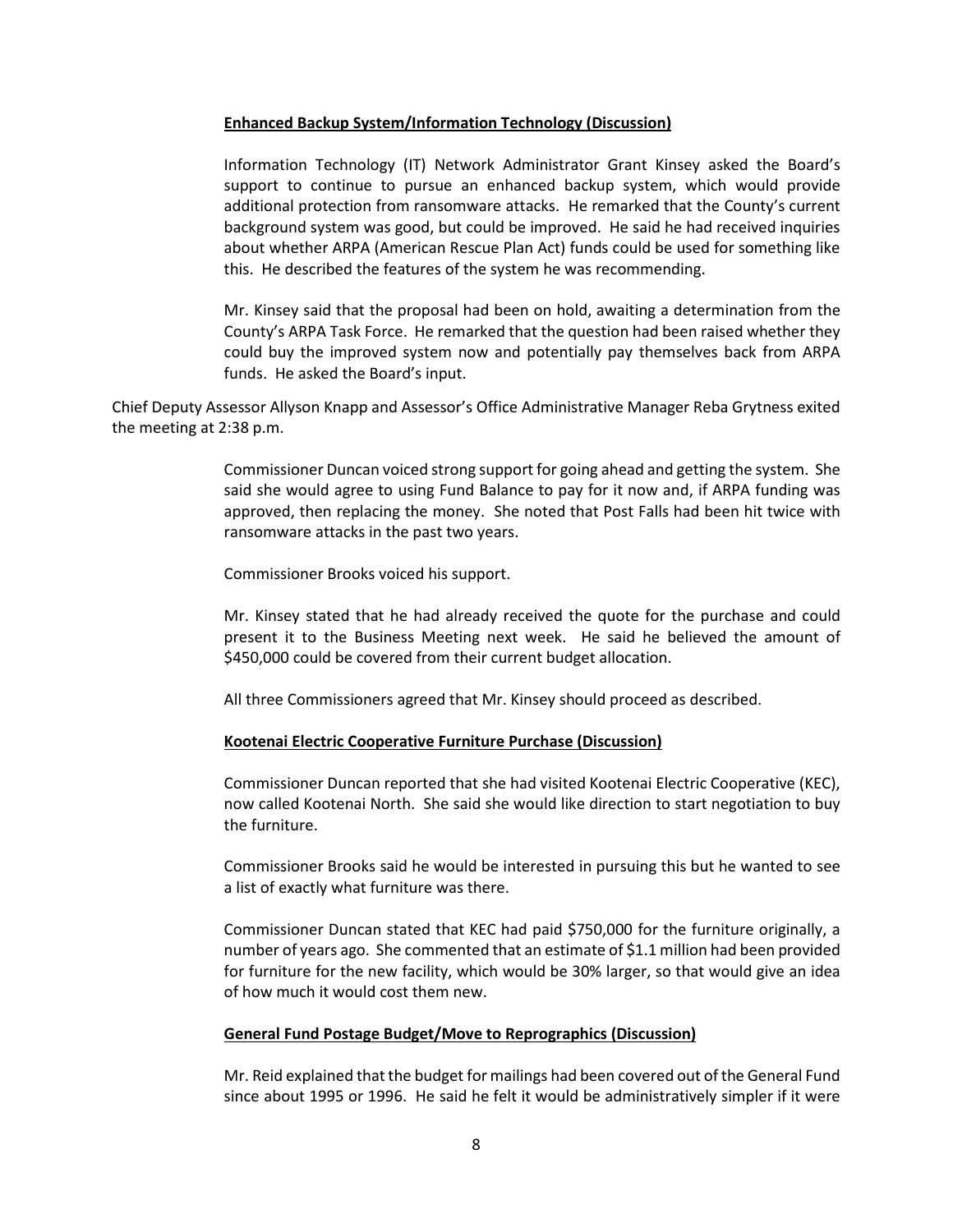paid from the Reprographics/Mail Center budget and asked the Commissioners for their input. He added that he had discussed this with Finance Director Dena Darrow, who had not objected to the idea.

Commissioner Duncan said she would support this suggestion, but that it should be undertaken for FY 2023, not immediately.

Chairman Fillios and Commissioner Brooks indicated their approval.

#### **Status Update Pending Items (Discussion)**

#### Facilities Expansion

Commissioner Duncan stated that LCA (Lombard Conrad Architects) had finished the elevation sketches and that a meeting with them was planned for April 13, 2022. She said that the Board should receive the recommendations from the ARPA Task Force during the first week of April, so funding questions could be resolved.

#### PAC Airport Lease

Commissioner Brooks reminded those present that the PAC (Panhandle Area Council) would have its board meeting March 24, 2022.

#### Skeet & Gun Club

Commissioner Duncan suggested this item be removed from the weekly Status Update until November or December. No objections were voiced.

#### North Lot Land Sale

Commissioner Duncan said that they were waiting for the deed to be completed. Once that was done, she said the item would be brought to a Business Meeting for approval.

#### Financial Snapshot

Commissioner Duncan remarked that the next update would be received in the April 5, 2022 meeting.

Commissioner Duncan suggested that the State of the County presentation be added to next week's Pending Items Update so the Commissioners could confirm the items they would each cover. No objections were voiced.

**I. Public Comment (Discussion):** This section is reserved for citizens wishing to address the Board regarding a County related issue. Idaho Law prohibits Board action on items brought under this section except in an emergency circumstance. Comments related to future public hearings should be held for that public hearing. There were no public comments.